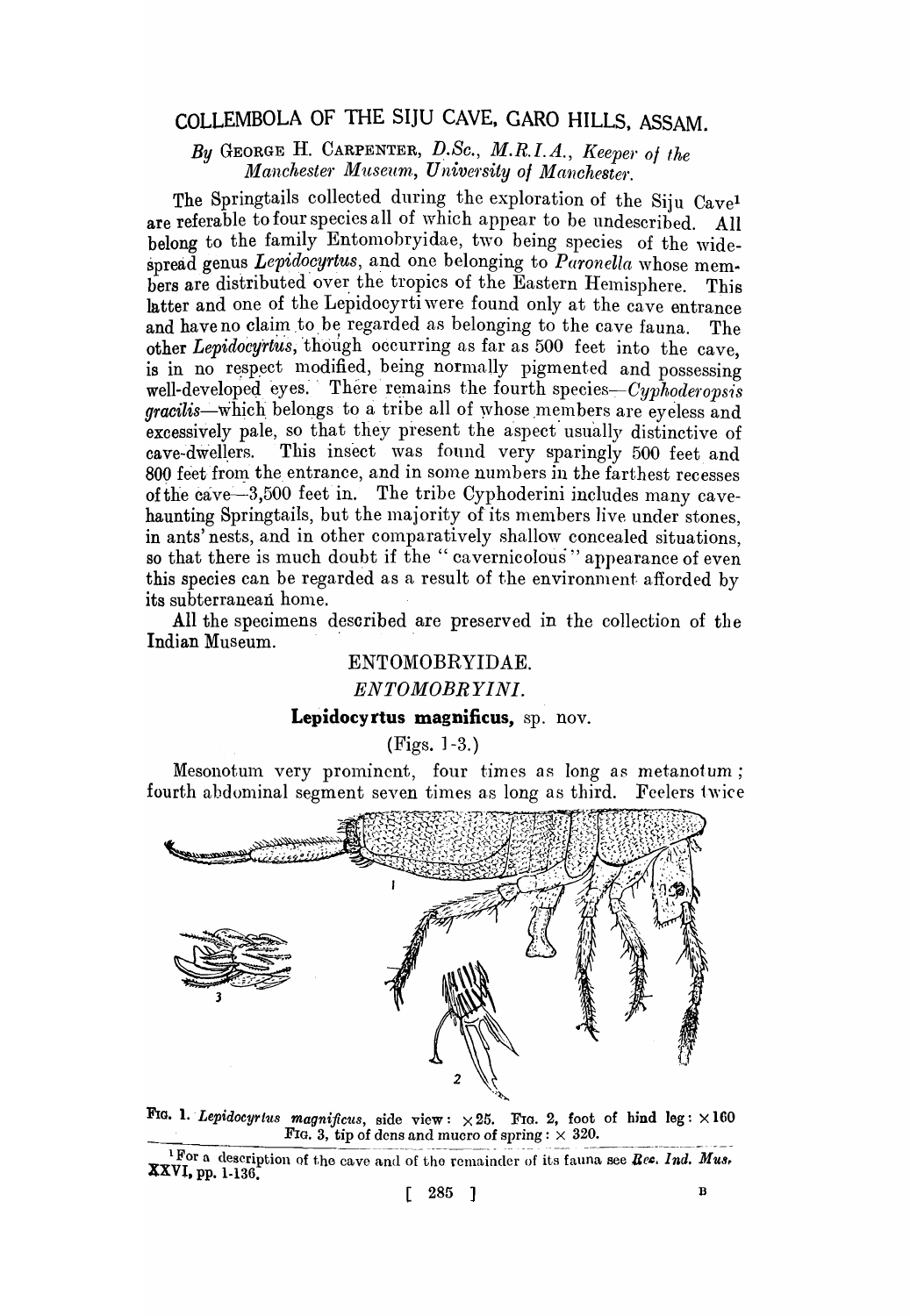as long as head, proportional length of their segments as 6 : 14 : 10 : 17. Foot-claw elongate, slightly curved, with narrow internal lamella proximal and distal teeth; empodial appendage narrowly lanceolate with delicate lamella (fig. 2). Spring half as long as body, manubrium somewhat longer than dentes; mucro relatively stout with strong teeth, the dorsal spine short (fig. 3).

Length  $2.75$  mm. Colour pale yellow, with the third and fourth antennal segments, the edges of the mesonotum and metanotum, some spots on the haunches, the tips of the thighs, the shins, and the last abdominal segment dark violet.

*Locality.-Siju* Cave, Assam, at entrance; one specimen, February 1.922.

This attractive species belongs to the group of large Lepidocyrti which includes *L. maximus* Schött (1893) from the Cameroon, L. *robustus* Imms (1912) from Travancore, and L. *imperialis* Carpenter (1916) from the Seychelles. The relatively short third antennal segment and the strong teeth of the mucro appear to be the most evident structural distinctions. The eyes are normally developed and the species is' not at all modified as a cave-dweller.

# Lepidocyrtus exploratorius, sp. nov.

## (Figs. 4-6. )

Mesonotum two and a quarter times as long as metanotum (fig. 4) ;



FIG. 4. *Lepidocyrtus exploratorius,* side view of with prominent teeth, the dens and mucro:  $\times$  320. (fig. 6).

fourth abdominal segment four times as long as third. Feelers half as long again as head, proportional length of their segments as  $5:7:7:11$ . Foot-claw elongate and slender with feeble proximal and distal teeth; empodial appendage narrowly  $lanceolate$  ( $fig. 5$ ). Spring nearly half as long as body, manubrium slightly longer than dentes; mucro relatively slender head and thorax:  $\times$  50. Frg. 5, foot with prominent  $\text{occm}$ , where  $\text{decm}$  is of thind leg:  $\times$  240. Frg. 6, tip of dorsal spine elongate and acute

Length 1.7 mm. Colour uniformly pale yellow except the feelers which are deep violet, and some feeble violet streaks on the thighs.

Locality.-Siju Cave, Assam, 100-300 feet from entrance, twelve specimens; 400-500 feet from entrance, three specimens.

The eyes of all these insects appear to be normal and the distribution of the species in the cave suggests that it is a casual immigrant from the' outer world. It is closely related to L. *obscuricornis* Carpenter (1916) from the Seychelles, differing in the relatively longer mesonotum and shorter fourth abdominal segment, while the foot-claw and the mucro are closely similar.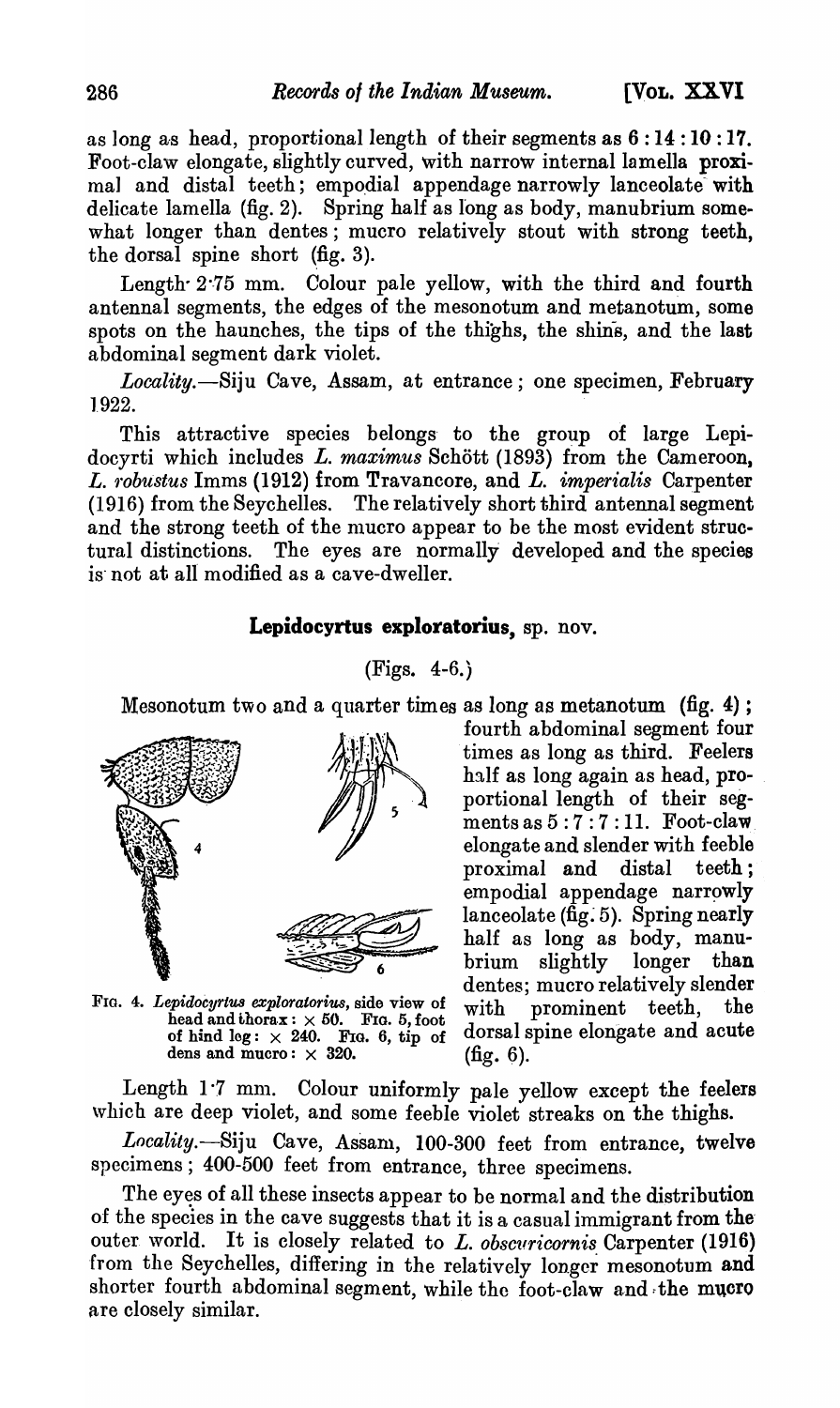# *PARONELLINI.*

### Paronella brunnea, sp. nov.

### (Figs. 7-9.)

Feelers one and two thirds times as long as body, the first and second segments stouter than the third and fourth, relative lengths as 10: 8 : 4 : 11. Fourth abdominal segment eight times as long as third. Legs with indication of joint between shin and foot; foot-claw with small paired basal lateral and internal teeth, and an internal distal tooth; empodial



FIG. 7. *Paronella brunnea*, side view:  $\times$  25. FIG. 8, foot of hind leg:  $\times$  130. FIG. 9, tip of dens and mucro:  $\times$  80.

appendage slender, lanceolate, with distinct internal tooth (fig. 8). Spring four-fifths as long as body, dens half as long again as manubrium, without scale-like appendage at base of mucro; mucro (fig. 9) with two terminal and two dorsal teeth, the ventro-terminal tooth having a rounded lateral lobe.

Length 2'5 mm. Colour ochreous brown with dark transverse bands on the hind margins of the terga, and alternating dark and pale longitudinal streaks on the fourth abdominal segment; manubrium pale; dentes, tips of thighs and whole of shins, also second antennal segments, dusky; third and fourth antennal segments almost black.

*Locality.-Siju* Cave, Assam, at entrance; five specimens, February 1922.

This handsome springtail is readily distinguished from other species of *Paronella* by the elongate feelers in combination with the toothed empodial appendage and the absence of a scale-like appendage at the base of the mucro. Its nearest described ally seems to be  $P$ . insignis Imms (1912) from Travancore, which agrees with it in the last named 'character. The specimens from Siju Cave were all found at the entrance and the insect is in no respect modified for life underground.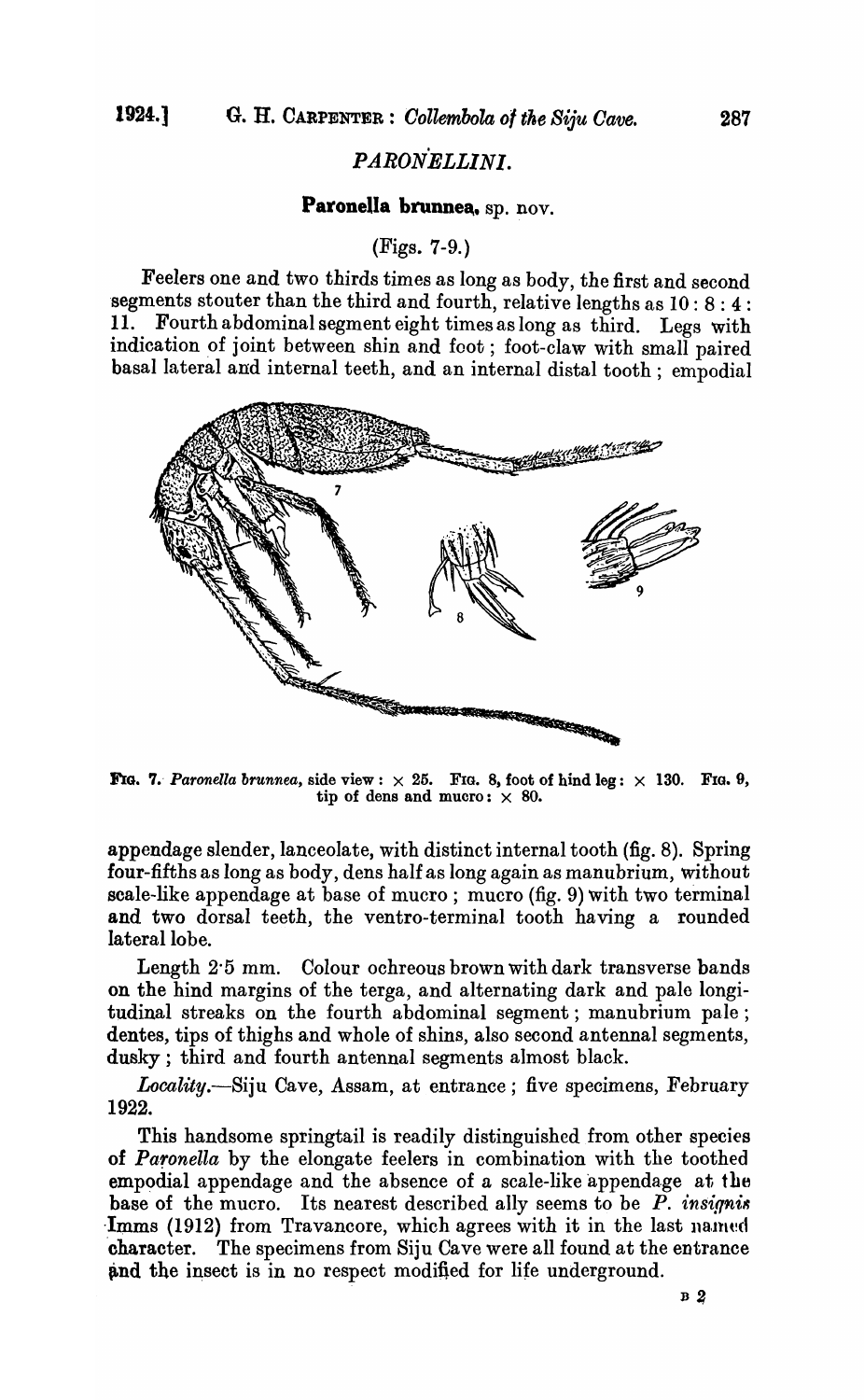# *CYPHODERINI.*

# **Cyphoderopsis gracilis,** sp. nov.

(Figs. 10-12. )

Feelers twice as long as head, proportionate length of their segments as  $3:6:6:10$ . Feet without clubbed hairs; foot-claw long, slender and strongly curved, untoothed; empodial appendage elongate and narrowly lanceolate, untoothed (fig. 11). Fourth abdominal segment six times as



FIG. 10. *Cyphoderopsisgracilis*, side view:  $\times$  240. F1G. 11, foot of hind leg:  $\times$  240. Fig. 12, tip of dens and mucro:  $\times$  240.

long as third. Spring nearly three-quarters as long as body, dens threequarters as long as manubrium; mucro relatively short with blunt terminal and two acute dorsal teeth (fig. 12).

Length 1'5 mm. Colour white with feeble yellowish or brownish mottlings.

Locality.-Siju Cave, Assam, 400-500 ft. from entrance, 1 specimen; 800 feet from entrance, 4 specimens; 3,500-3,600 ft. from entrance, 10 specimens.

This is the single characteristic ca vernicolous insect of the collection. The members of the tribe (Cyphoderini) to which it belongs are all blind and pale in colour: most of them live in ants' nests, under stones, and in similar situations. The observed distribution of the species in Siju Cave suggests strongly that it is an inhabitant of the deeper galleries only. The genus *Oyphoderopsis* (Carpenter, 1917) was founded for a springtail (C. Kempi) from Rotung, Assam, collected under stones by the Abor Expedition. *C. gracilis* is easily distinguished from *C. kempi* by its long feelers, its very long, curved toothless foot-claw, and its much shorter 'mucro; there appears to be no scale-like appendage at the base of the mucro but the dentes are thickly scaled. The simple foot-claw and empodial appendage and the short mucro, no longer